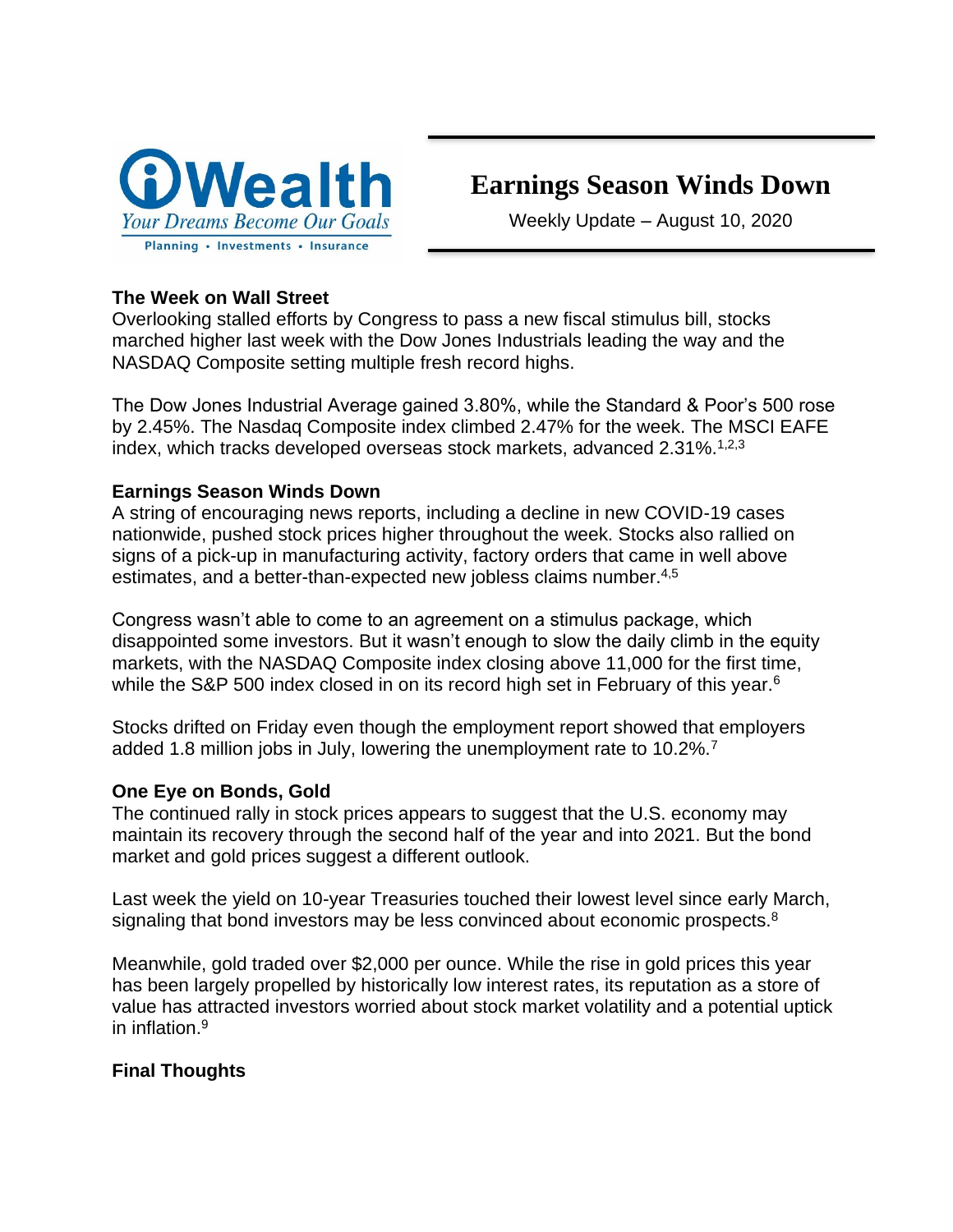It was reported last week that the U.S. and China agreed to meet by videoconference on August 15 to discuss compliance with the terms of the Phase One trade deal.<sup>10</sup>

With tensions running high between the two nations, expect Wall Street to keep a close eye on any developments that may appear connected to the virtual meeting.

## **THIS WEEK: KEY ECONOMIC DATA**

**Monday:** Job Openings and Labor Turnover Survey (JOLTS). **Wednesday:** Consumer Price Index (CPI). **Thursday:** Jobless Claims. **Friday:** Retail Sales. Industrial Production. Consumer Sentiment.

Source: Econoday, August 7, 2020

The Econoday economic calendar lists upcoming U.S. economic data releases (including key economic indicators), Federal Reserve policy meetings, and speaking engagements of Federal Reserve officials. The content is developed from sources believed to be providing accurate information. The forecasts or forward-looking statements are based on assumptions and may not materialize. The forecasts also are subject to revision.

## **THIS WEEK: COMPANIES REPORTING EARNINGS**

**Monday:** Marriott International (MAR) **Wednesday:** Cisco Systems (CSCO), Tencent Holdings (TCEHY), Lyft (LYFT) **Friday:** Draftkings (DKNG)

#### Source: Zacks, August 7, 2020

Companies mentioned are for informational purposes only. It should not be considered a solicitation for the purchase or sale of the securities. Investing involves risks, and investment decisions should be based on your own goals, time horizon, and tolerance for risk. The return and principal value of investments will fluctuate as market conditions change. When sold, investments may be worth more or less than their original cost. Companies may reschedule when they report earnings without notice.



*"Never believe your best days are behind you. You may just need to reach farther ahead."*

*– Tay Zonday*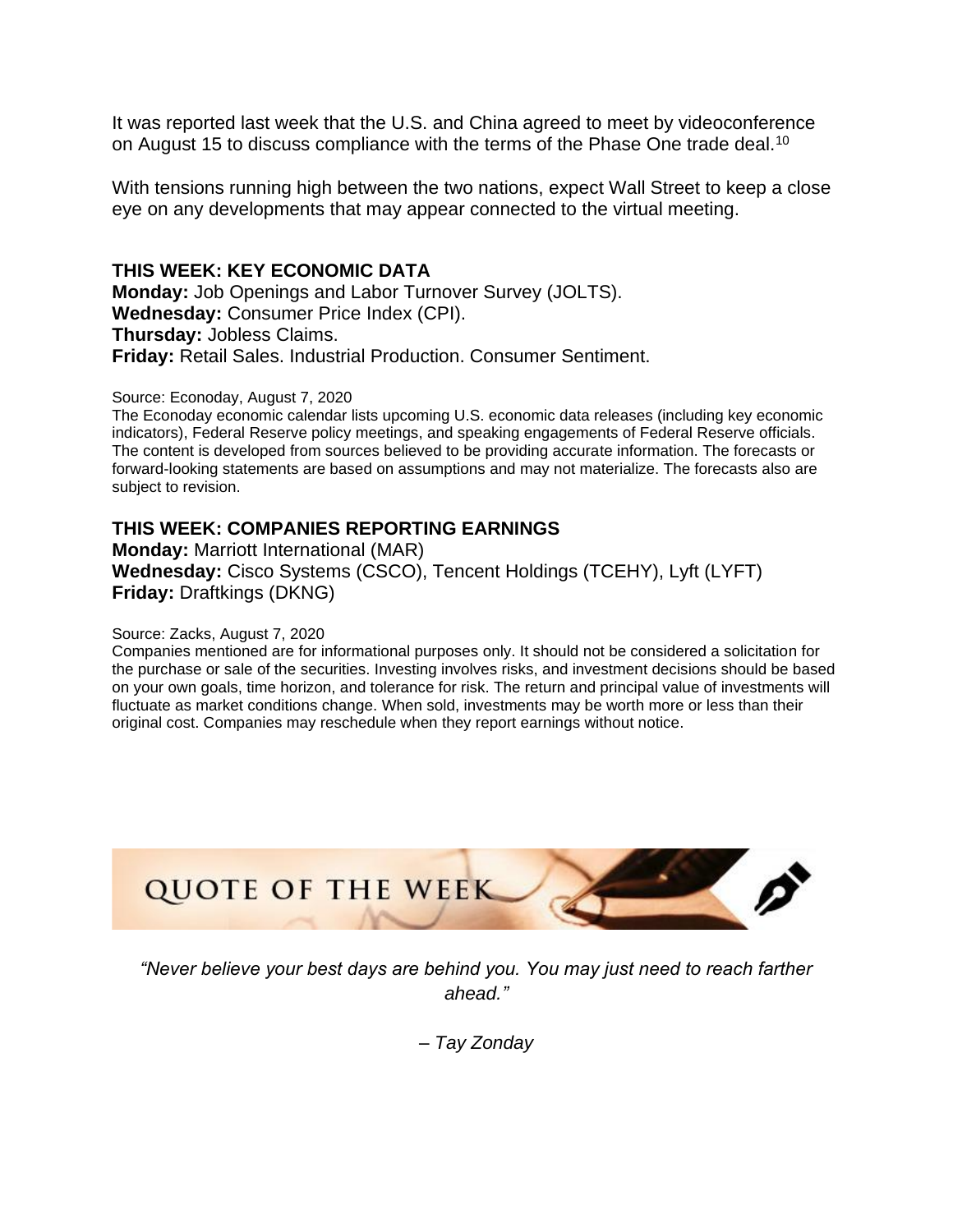

## **Fresh Chopped Salad**



#### 6 servings

#### **Ingredients:**

- Champagne vinegar
- ⅓ cup extra virgin olive oil
- Salt and pepper
- ½ pound (8 ounces) cooked beets
- 12 ounces (about 20) baby carrots, halved lengthwise
- 1/<sub>2</sub> pound sliced fingerling potatoes
- 1/<sub>2</sub> pound marinated artichoke hearts
- 1/<sub>2</sub> pound thinly sliced fennel
- 4 thinly sliced radishes
- 1/2 cucumber, quartered
- 3 ounces pea shoots
- 2 tablespoons fresh dill

## **Directions:**

- 1. In a large bowl, mix together the vinegar, olive oil, salt, and pepper.
- 2. Toss the beets in the dressing.
- 3. Cook the potatoes and carrots for about 8 minutes or until tender.
- 4. Toss the remaining ingredients with the oil and vinegar dressing and enjoy.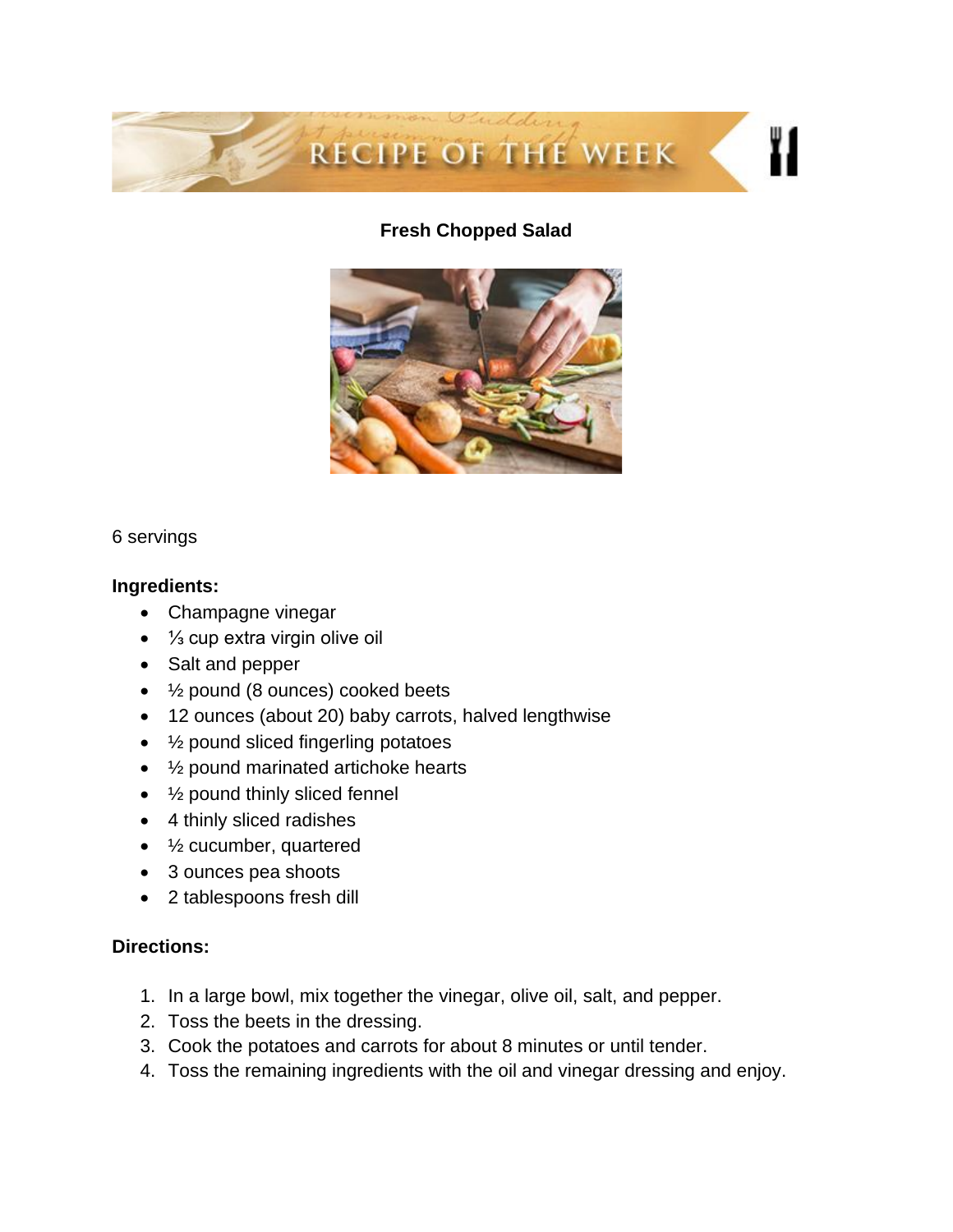Recipe adapted from Food & Wine<sup>11</sup>



## **Military Members May Be Able to File Taxes Online for Free**

IRS Free File, a tool from the IRS, helps some taxpayers file for free. This may include military members and their families. The tool is designed for individuals or families whose adjusted gross income was \$69,000 or less last year, but there may also be a special offer for members of the military and their families. Using Free File, users have access to guides on how to get started, online software, fillable forms, and more. There may be 10 software partners offering their services.

In addition, active duty military stationed in combat zones may also have more time to file their tax returns.

\* This information is not intended to be a substitute for specific individualized tax advice. We suggest that you discuss your specific tax issues with a qualified tax professional.

Tip adapted from  $IRS.gov^{12}$ 



**The Right Set Up Will Get You Out of the Bunker**

For many golfers, avoiding the sand traps at all costs is their plan. But, you're bound to land in a bunker sooner or later, so you should know how to get out. One of the most important tips when trying to get out of a sand trap is to set yourself up for success.

First, ground your feet in the sand. Not only will this help your swing, but it will also help you get a feel for what the sand is like. Then, play the ball off your front foot which will help the ball's trajectory. Usually when you need to get out of the sand, a higher trajectory will be your friend. Do this by opening your club face by 2-3 degrees.

Lastly, shift 80% of your weight to your front foot to give your ball the backspin that it needs.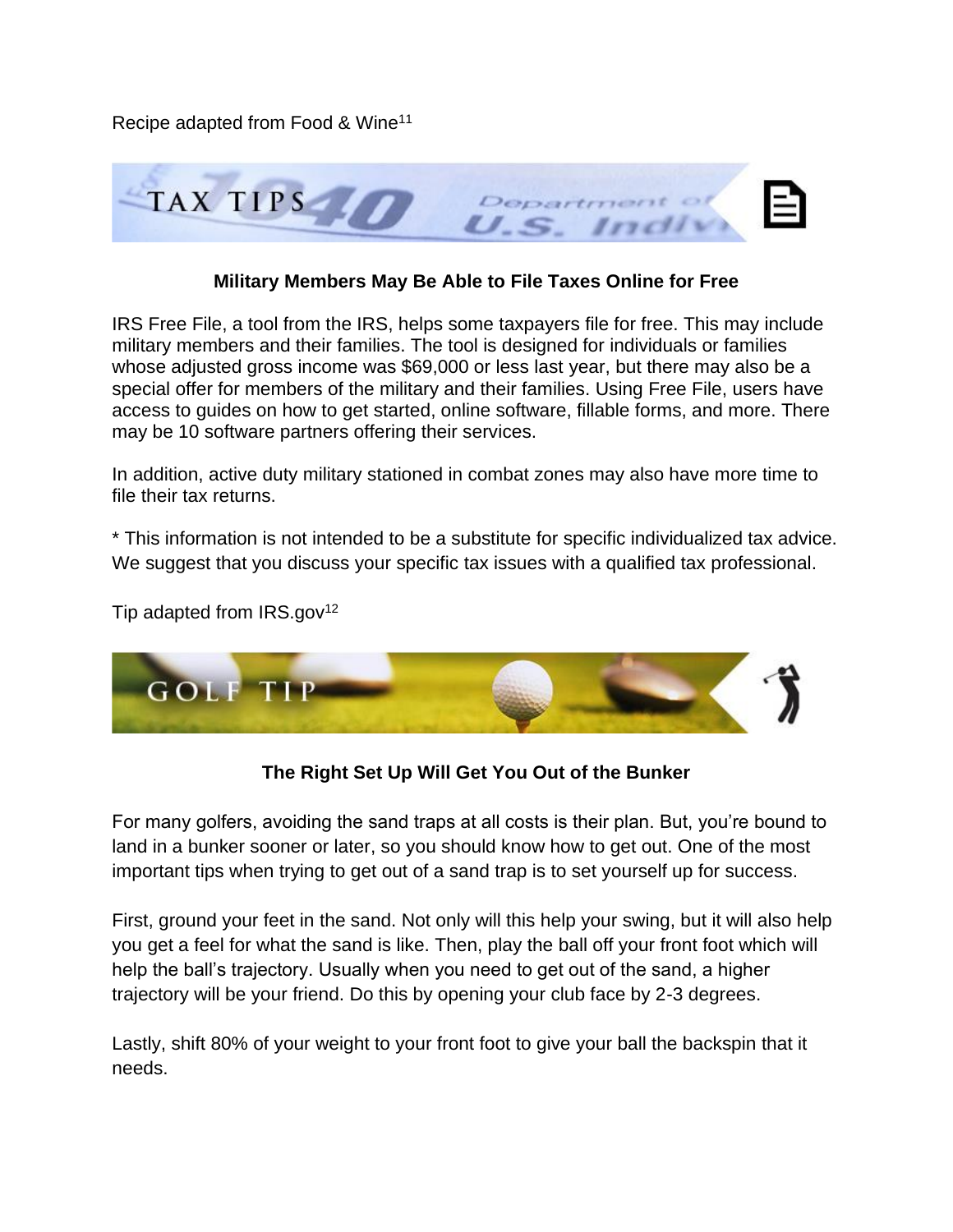Tip adapted from Golf Club of the Everglades<sup>13</sup>



## **Probiotics, Please!**

Kombucha has been increasing in popularity and now you can find it everywhere from the grocery store to the gas station. Kombucha is fermented tea that is sometimes flavored with fruit juice or other flavors. This fermentation process makes kombucha a great source of probiotics. In fact, kombucha has been consumed for thousands of years!

Kombucha has a lot of potential health benefits. Here are a few:

- Kombucha is a source of probiotics. Probiotics may aid in digestion and may improve gut health.
- Kombucha is made out of tea, which means that it may also contain antioxidants. Antioxidants may help your body fight free radicals and toxins.
- Kombucha may also be able to kill bacteria in your body. It's a type of vinegar because of the fermentation.

In order to get the full benefits of kombucha, look for varieties that don't have added sugar. If you prefer flavored kombucha, look for ones that are flavored with real fruit juice.

Tip adapted from Healthline<sup>14</sup>



# **Eco-Friendly Online Shopping Tips**

Online shopping is a more eco-friendly option than going to a store. Besides, what's not to love about shopping from the couch? You can shop nearly anywhere you want without burning any gas. Here are a few things you can do to make your online shopping even more eco-friendly.

Consider how much packaging will be used for your order. Order multiple items all at once to reduce packaging. Some sites even give you the option to select a shipping method with less packaging.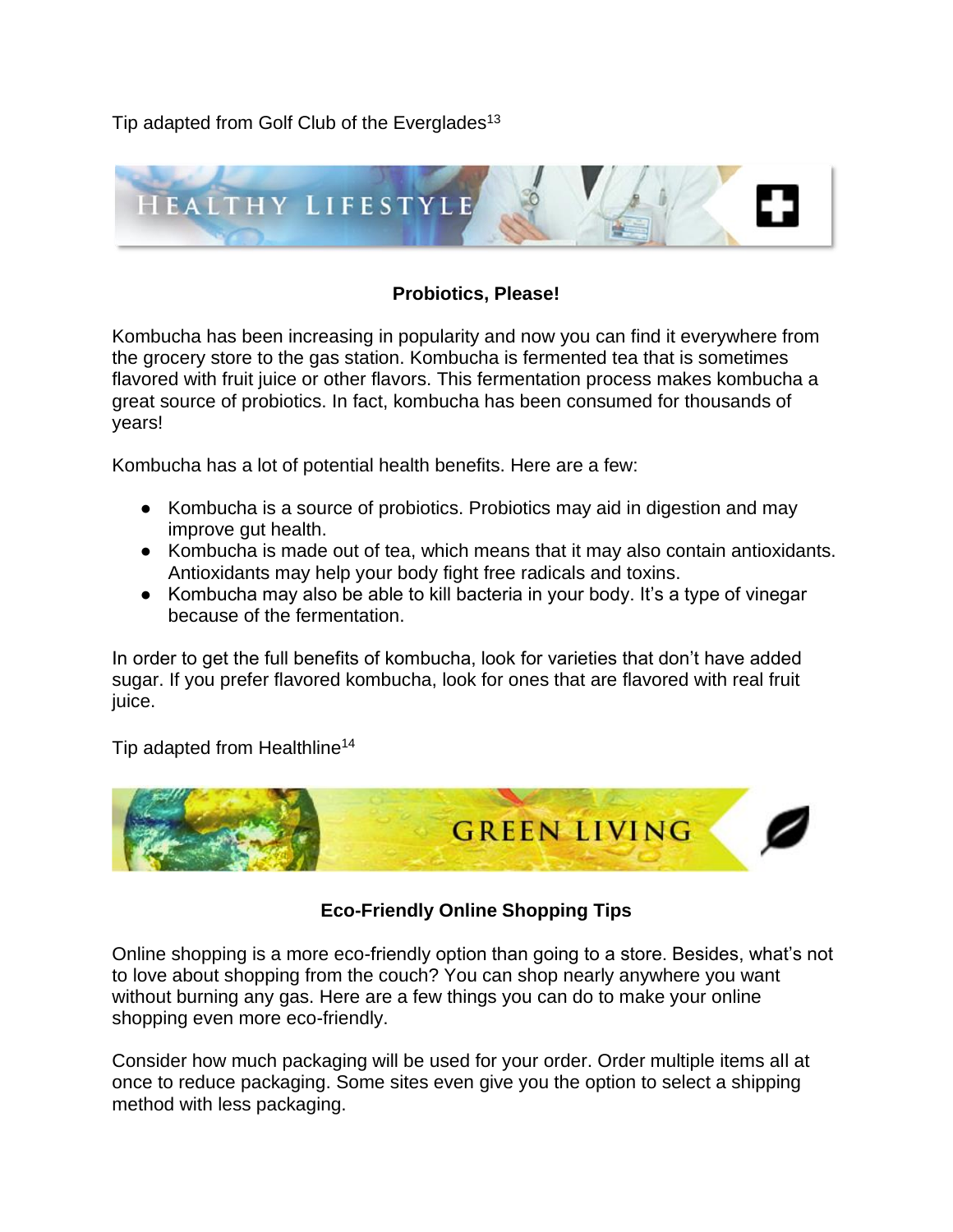Another great environmental shopping tip is to look for used items first. For example, websites like TheRealReal, Poshmark, and eBay offer secondhand clothing items, which are gentler on the planet (and on your wallet).

Tip adapted from GreenLivingTips.com<sup>15</sup>

#### *Share the Wealth of Knowledge!*

## *Please share this market update with family, friends, or colleagues. We love being introduced!*

Securities and Advisory Services offered through LPL Financial, a Registered Investment Advisor. Member FINRA/SIPC.

Investing involves risk including the potential loss of principal. No investment strategy can guarantee a profit or protect against loss in periods of declining values.

Diversification does not guarantee profit nor is it guaranteed to protect assets.

International investing involves special risks such as currency fluctuation and political instability and may not be suitable for all investors.

The Standard & Poor's 500 (S&P 500) is an unmanaged group of securities considered to be representative of the stock market in general.

The Dow Jones Industrial Average is a price-weighted average of 30 significant stocks traded on the New York Stock Exchange and the NASDAQ. The DJIA was invented by Charles Dow back in 1896.

The Nasdaq Composite is an index of the common stocks and similar securities listed on the NASDAQ stock market and is considered a broad indicator of the performance of stocks of technology companies and growth companies.

The MSCI EAFE Index was created by Morgan Stanley Capital International (MSCI) that serves as a benchmark of the performance in major international equity markets as represented by 21 major MSCI indices from Europe, Australia, and Southeast Asia.

The 10-year Treasury Note represents debt owed by the United States Treasury to the public. Since the U.S. Government is seen as a risk-free borrower, investors use the 10-year Treasury Note as a benchmark for the long-term bond market.

Opinions expressed are subject to change without notice and are not intended as investment advice or to predict future performance.

Past performance does not guarantee future results.

You cannot invest directly in an index.

Consult your financial professional before making any investment decision.

Fixed income investments are subject to various risks including changes in interest rates, credit quality, inflation risk, market valuations, prepayments, corporate events, tax ramifications and other factors.

These are the views of Platinum Advisor Strategies, LLC, and not necessarily those of the named representative, Broker dealer or Investment Advisor and should not be construed as investment advice. Neither the named representative nor the named Broker dealer or Investment Advisor gives tax or legal advice. All information is believed to be from reliable sources; however, we make no representation as to its completeness or accuracy. Please consult your financial professional for further information.